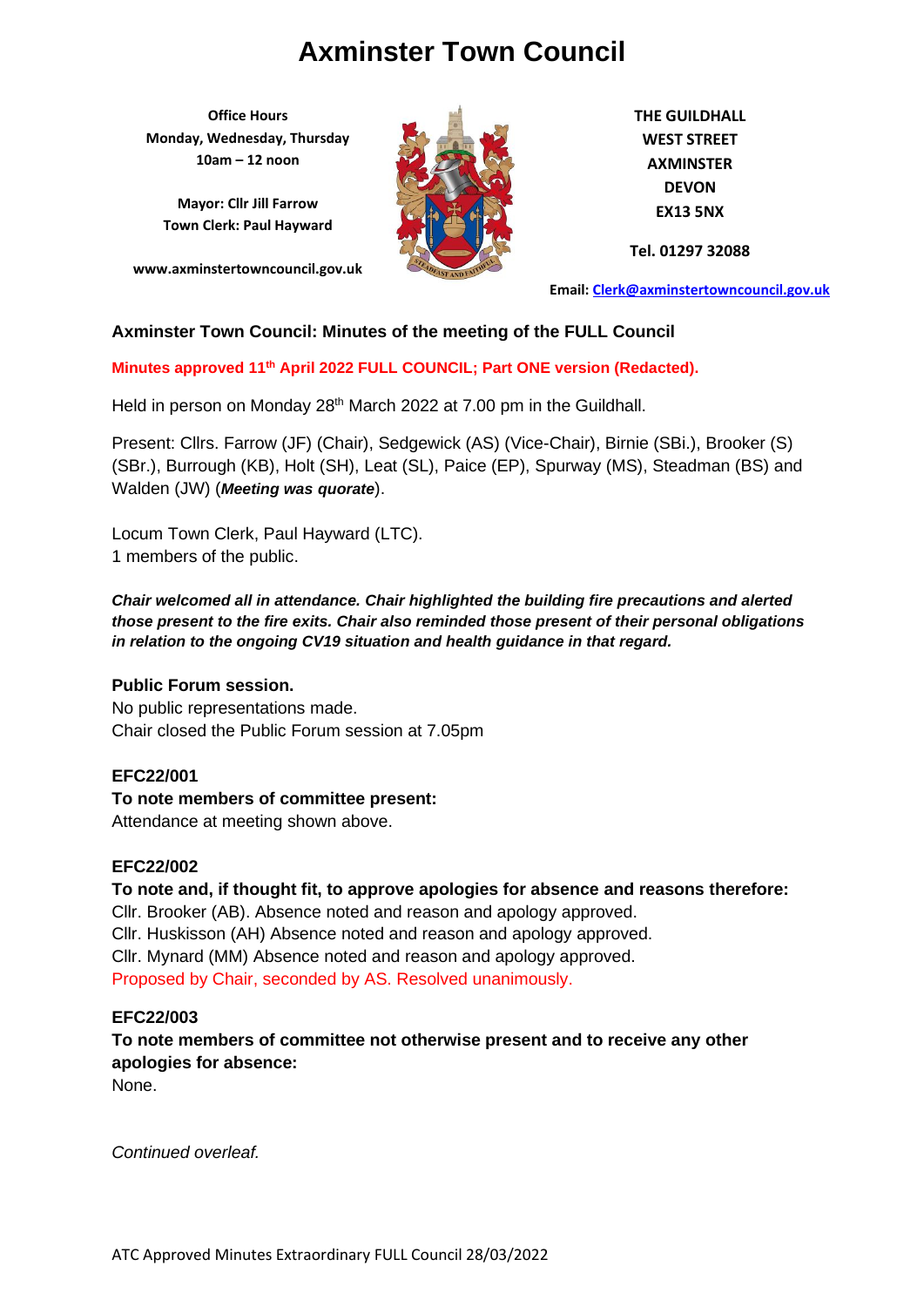**Office Hours Monday, Wednesday, Thursday 10am – 12 noon**

**Mayor: Cllr Jill Farrow Town Clerk: Paul Hayward**

**www.axminstertowncouncil.gov.uk**



**THE GUILDHALL WEST STREET AXMINSTER DEVON EX13 5NX**

**Tel. 01297 32088**

**Email: [Clerk@axminstertowncouncil.gov.uk](file://///axm-svr-1/company/Templates/Clerk@axminstertowncouncil.gov.uk)**

## **EFC22/004**

A declaration at this point does not preclude the need for members to declare any additional **A To receive any declarations of interest from members of the committee in relation to items of business on this agenda and to note any dispensations previously afforded:** 

*interests that may arise during this meeting.*

None declared. Dispensation afforded to Cllr. Farrow (14/02/2022) was noted.

## **EFC22/005**

**i) To consider and, if thought fit, to approve the minutes of the FULL Council meeting held on 14 th March 2022 and to consider any matters arising from those minutes:** The Chair proposed that the consideration of these minutes be deferred until the next Ordinary FULL meeting of the Council on 11<sup>th</sup> April 2022. Agreed.

## **EFC22/006**

**To consider any matters listed on this agenda that Councillors consider should be dealt with as confidential business as per the provisions of The Public Bodies (Admission to meetings) Act 1960:**

None raised by committee members.

## **EFC22/007**

**To receive update on the Casual Vacancy that exists as Town Councillor for the Weycroft Ward created by the resignation of former Councillor, Charles Hall:** *BS and JW recused themselves from the vote as they were acquaintances of the candidates.*

After a paper ballot of members present, and the votes having been counted, it was proposed by Chair, seconded by SH, that Andrew Bourne be co-opted onto the Town Council for the vacancy Weycroft Ward seat. Resolved nem con (2 abstentions). LTC to write to both candidates accordingly.

## **EFC22/008**

# **To consider how the Town Council (and the wider Axminster community) might support refugees from Ukraine at this time:**

Councillors considered a report on the combined work being undertaken by Team Devon (DCC and EDDC) in this regard and, after debate, the Chair suggested that the Town Council assess the ongoing situation and offer whatever help it could (within its powers) to assist the higher tier authorities in helping any refugees that required assistance or shelter in Axminster. Agreed.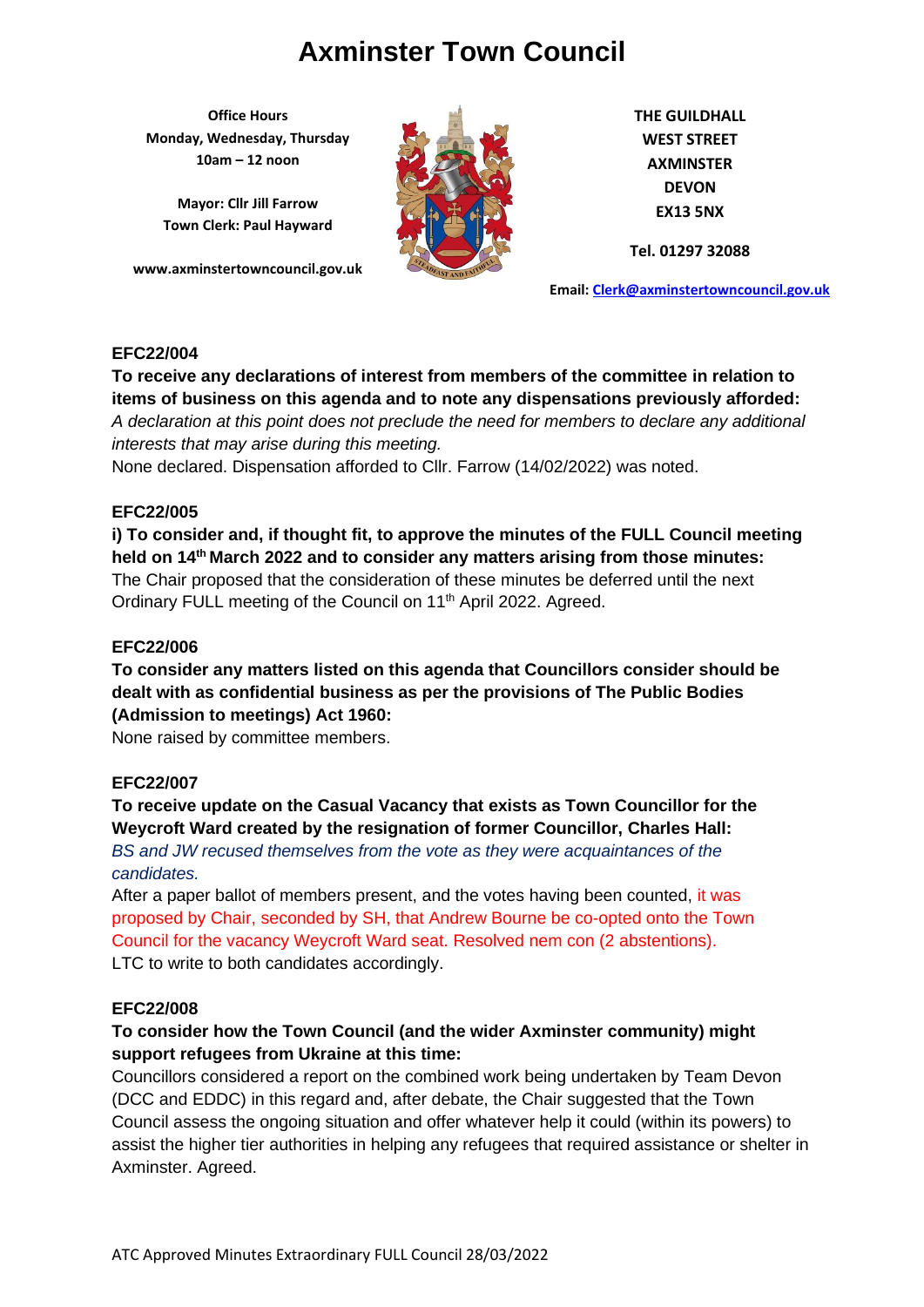**Office Hours Monday, Wednesday, Thursday 10am – 12 noon**

**Mayor: Cllr Jill Farrow Town Clerk: Paul Hayward**

**www.axminstertowncouncil.gov.uk**



**THE GUILDHALL WEST STREET AXMINSTER DEVON EX13 5NX**

**Tel. 01297 32088**

**Email: [Clerk@axminstertowncouncil.gov.uk](file://///axm-svr-1/company/Templates/Clerk@axminstertowncouncil.gov.uk)**

## **EFC22/009**

**To consider any matters of urgency for noting/Chair's announcements:** None raised.

# **EFC22/010**

**To note the date of the next FULL meeting of the Town Council; 11 th April 2022** Noted.

*AS proposed that under the provisions of the Public Bodies (Admission to Meetings) Act 1960, (as amended by the Local Government Act 1972 the public, (including the press) be excluded from the meeting as publicity would be prejudicial to the public interest by reason of the confidential nature of the business to be transacted. Seconded by Chair. Resolved.* All members of the public were thanked for their attendance and participation by the Chair and the meeting moved into closed session (Part Two). Recording of meeting was stopped to ensure a full Part One recording was available. The Part Two session was also recorded.

# **Part TWO business to be considered.**

Chair proposed that the agenda business be re-ordered as below. Agreed.

# **EFC22/012 (IC)**

# **To consider a confidential matter pertaining to the Town Council's relationship and day-to-day co-operation with the Guildhall Management Committee:**

LTC provided a report outlining the financial links between the two organisations and its impact on the Council's financial records and the staffing resources available. LTC asked that Council consider two matters; 1) ending any arrangement whereby the Town Council made payments on behalf of the GMC (even if reimbursed) and 2) that the Town Council take steps to arrange independent Internal Auditing services [for the reason that a conflict of interest had arisen with both organisations sharing the same auditor whilst also having financial transactions in common].

It was subsequently proposed by JW, seconded by SH, that:

i) The Council immediately advise GMC that no payments on their behalf will be made in the future (ie after 1/4/2022) but that the TC will assist as far as possible in developing a payment system for GMC that accords with their requirements.

ii) That Council consider the provision of Internal Auditing services to the Council as per the recommendations of the recent adopted Internal Financial Control Review [Policy] ii) That the Town Council remit the 2022-23 Annual Support Grant to the GMC as soon as possible after the 1/4/2022 (ie in the new financial year) to support that organisation as per the budget approved last year. Resolved unanimously. LTC: Please note and action.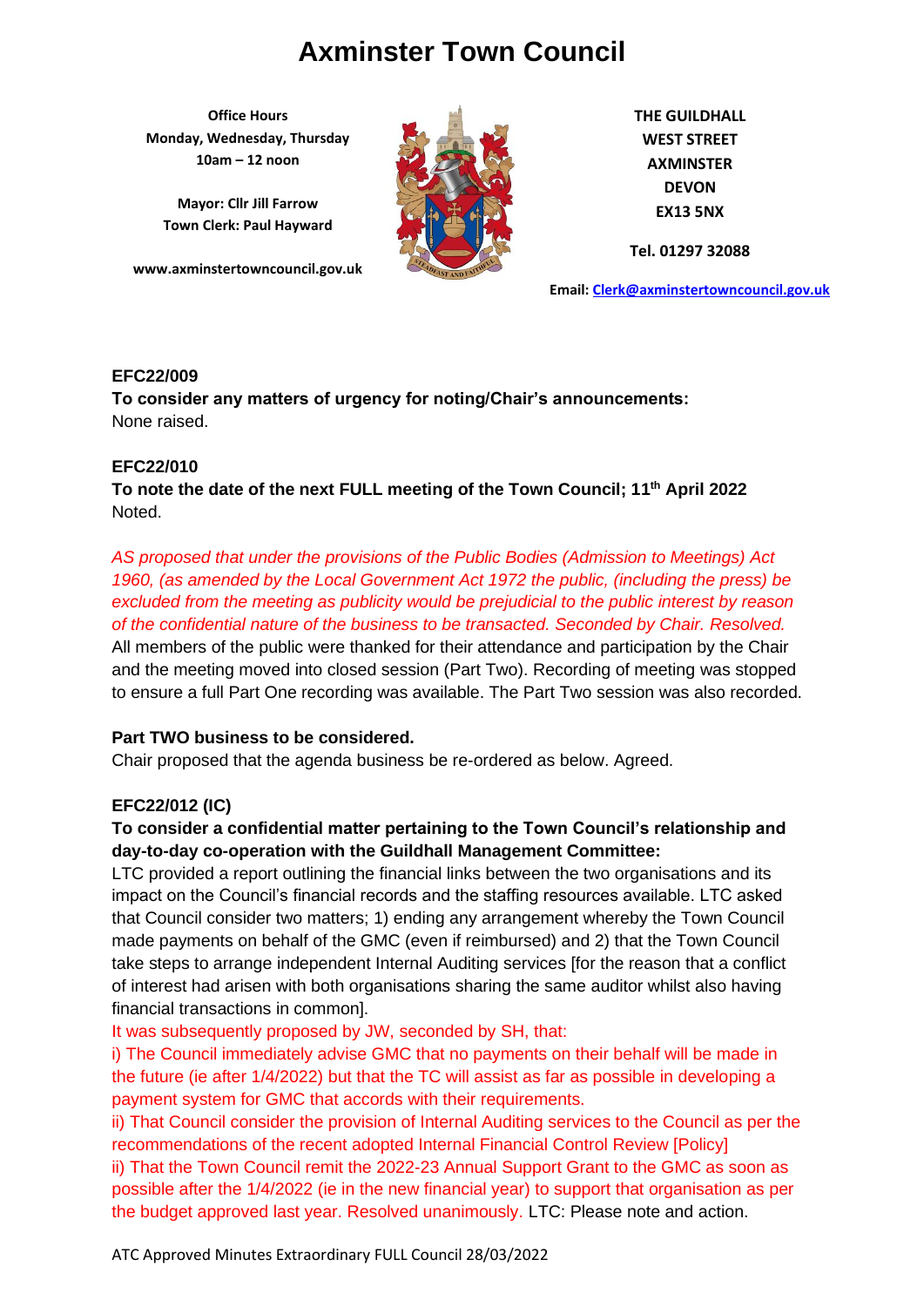**Office Hours Monday, Wednesday, Thursday 10am – 12 noon**

**Mayor: Cllr Jill Farrow Town Clerk: Paul Hayward**

**www.axminstertowncouncil.gov.uk**



**THE GUILDHALL WEST STREET AXMINSTER DEVON EX13 5NX**

**Tel. 01297 32088**

**Email: [Clerk@axminstertowncouncil.gov.uk](file://///axm-svr-1/company/Templates/Clerk@axminstertowncouncil.gov.uk)**

## **EFC22/013 (IC)**

Park project and the Town Council's involvement with the project development and **counting the project of the state To consider a confidential matter pertaining to the progression of the Axminster Skate funding and to consider how the Town Council might support the project financially:** After receiving, reviewing and discussing a briefing report from the LTC which followed a recent meeting between EDDC Officers, ward members and the LTC, It was proposed by SBi, seconded by KB, that the Town Council would support the delivery of Phase Two of the Skatepark Project at a significant level *(£value redacted on the grounds of commercial confidentiality*) once level of additional (match) funding was decided upon by 3<sup>rd</sup> parties. The discussion then turned to matters relating to the proposed play area at Raymonds Hill and it was suggested that a formal business item be added to the next Ordinary FULL Council agenda (for 11/4) to re-assess the financial viability of the proposed play area after members had reviewed a report from LTC on the S106 funding available and the constraints of that funding scheme based on correspondence with the EDDC S106 officer. LTC: Please add to 11/4 FULL agenda accordingly.

# **EFC22/011 (IC)**

**To consider a confidential employment matter regarding the recommendation of the Employment Committee meeting held 25th March 2022 relating to the recruitment of the permanent Clerk/RFO to the Town Council; To agree contractual terms and conditions, hours of work, remuneration, superannuation and any other matters deemed appropriate):**

LTC was asked to leave the meeting given the nature of the business to be discussed, and BS agreed to take minutes in his absence.

AS proposed that the Town Council ratify the appointment of Paul Hayward as the permanent Town Clerk/RFO as per recommendation of the Employment Committee. SBi. seconded. Resolved unanimously.

LTC was asked to re-join the meeting.

Chair congratulated Mr. Hayward on his appointment.

AS advised that this was subject to receipt of satisfactory references and agreement on contractual terms and conditions (based on the NALC template to be provided by the Independent Person, JV). The arrangements for those matters was duly delegated to AS and SH to take forward. Members would be notified as, and when, the references had been obtained. Mr. Hayward thanked members for their decision and said a few words about his wish to help the Council achieve more, deliver more and serve the town better.

## *Continued overleaf.*